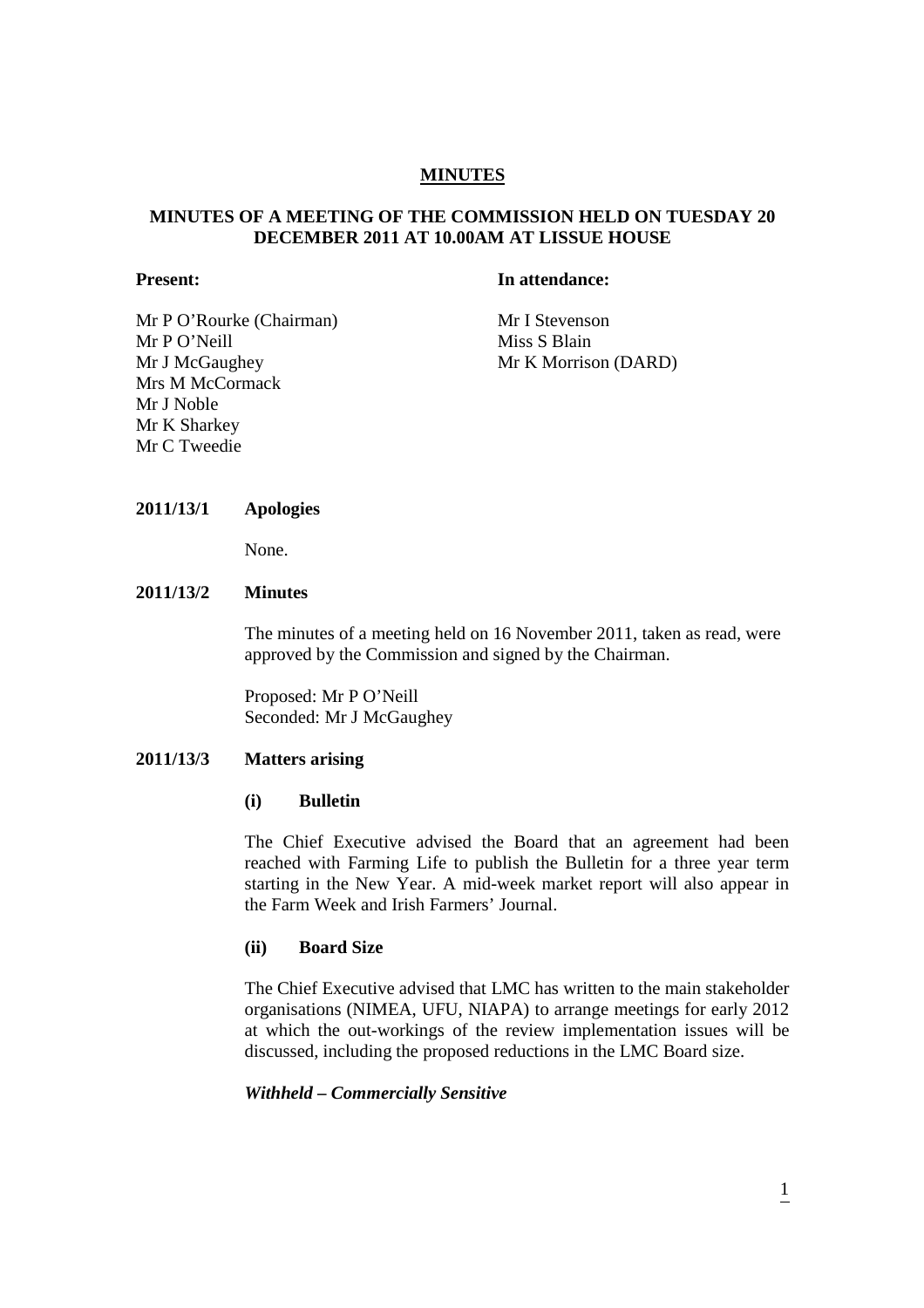## **(v) Food NI**

The Chief Executive has given verbal feedback to Ms Shirlow (Food NI) of the Board's decision at the last meeting.

## **(vi) CAP Reform Proposals Post 2013**

The Chief Executive had circulated a draft response to Board Members.

**Action Point:** Board Members will forward any comments to the Chief Executive as soon as possible.

**Action Point:** The Chief Executive will consult with other industry stakeholders before finalising the LMC response, which should be signed off at the next Board Meeting.

## **(vii) Draft MSFM**

The Chairman and Chief Executive have submitted some queries to DARD and are currently waiting for feedback.

# **2011/13/4 Chairman's Report**

The Chairman reported on meetings he has attended since the last Board Meeting.

#### *NIMEA*

 The Chairman advised he had received correspondence from NIMEA, expressing serious disquiet at the recent appointment of a new Board Member. NIMEA has also written to the DARD Minister.

# **2011/13/5 Chief Executive's Report**

*Mr C Tweedie & Mr P O'Neill left the meeting at 10.35am* 

# **(i) Review of the Price Reporting System provided by NIMEA**

The Board discussed the Chief Executive's recommendations.

**Action Point:** The Board approved both recommendations made by the Chief Executive.

*Mr C Tweedie & Mr P O'Neill re-joined the meeting at 11.50am*